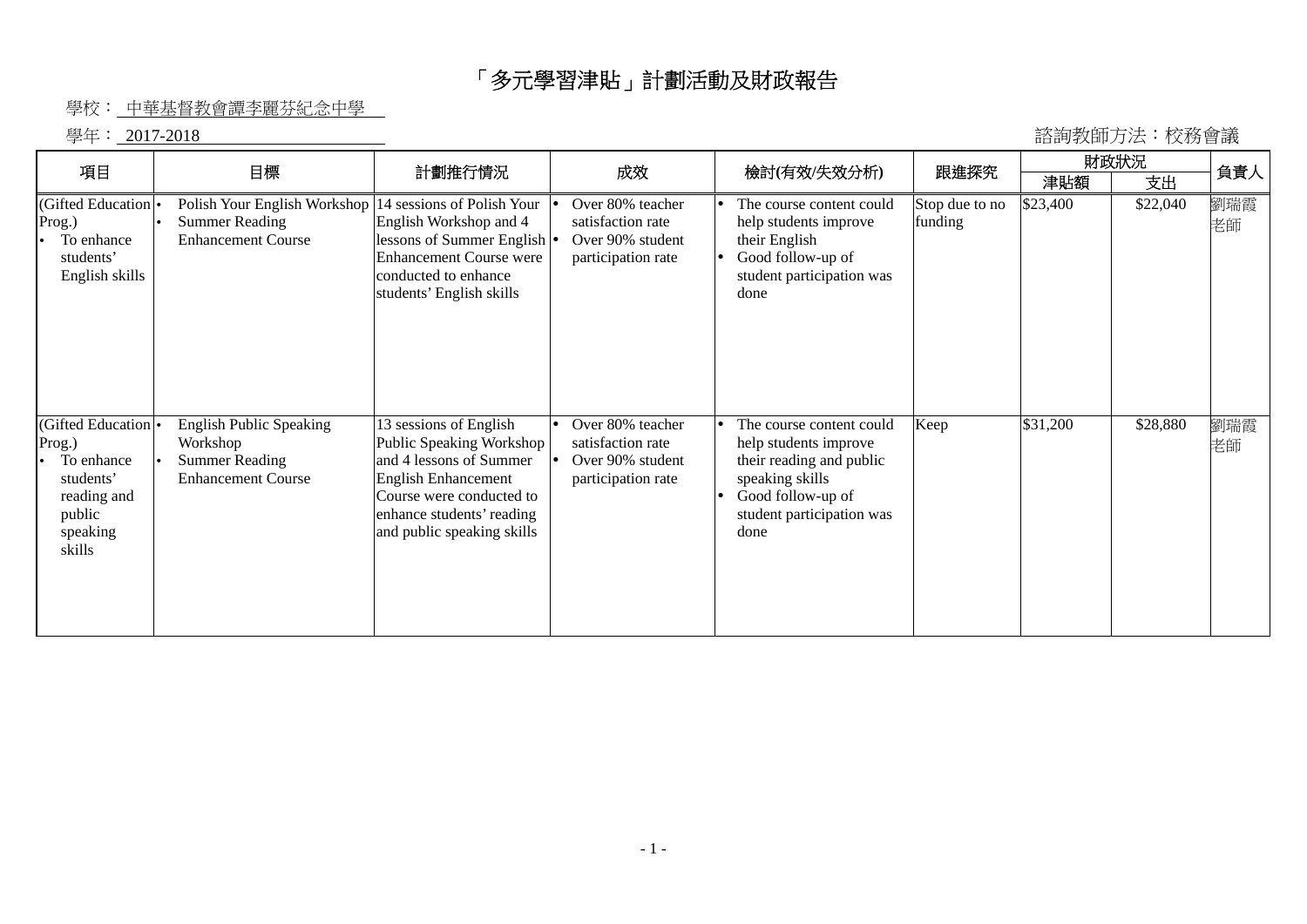## 「多元學習津貼」計劃活動及財政報告

| 項目                                              | 目標                                                                                                                                                                                                          | 計劃推行情況                                                                                                                                   | 成效                                                                                                                                | 檢討(有效/失效分析)                                                          | 跟進探究                                               | 財政狀況    |           | 負責人       |
|-------------------------------------------------|-------------------------------------------------------------------------------------------------------------------------------------------------------------------------------------------------------------|------------------------------------------------------------------------------------------------------------------------------------------|-----------------------------------------------------------------------------------------------------------------------------------|----------------------------------------------------------------------|----------------------------------------------------|---------|-----------|-----------|
|                                                 |                                                                                                                                                                                                             |                                                                                                                                          |                                                                                                                                   |                                                                      |                                                    | 津貼額     | 支出        |           |
| 社區環境與可持 (資優教育課程)<br>續發展研習計<br>監察計劃及總結  •<br>讀書會 | 配合學校可持續發展的主題,提 <br>劃:屯門區環境 升學生對社區環境質素的關懷。•<br>跨科目協作;<br>九月至十一月在屯門住宅<br>區、市區、學校附近進行光污 •<br>染監察;<br>屯門藍地水塘進行一次水質<br>監察<br>利用軟件,將所得的數據製成<br>圖表,用於專題探究。<br>聘請導師指導學生運用數據<br>撰寫報告。<br>校内及對外公報結果<br> 配合閱讀氛圍,提升閱讀氣氛 | 十二月期間進行屯門 學生參與表現:<br>河水質監察<br>教育局校本支援組人<br>員及兩間中學師生參<br>與活動,進行交流<br>二月至四月期間進行<br>共三次城門河水質監<br>察<br>配合電腦科將圖表製·<br>作成數據<br>全年合共舉行3次讀書學生表現: | 學生能運用水質監察<br>儀器及實驗室器材測•<br>試水質<br>學生進行專題研習匯<br>報<br>科任老師評估:<br>學生參與水質監察期<br>間表現良好,科任老<br>師滿意成果<br>學生回應:<br>參與計劃讓他們有機<br>會接觸不同科學儀器 | 增加不同實驗器材,使互 鼓勵高中學<br>動性加強<br>專題研習有助學生整理活 境做專題研<br>動經歷<br>讀書會選題多元化,能提 | 生以社區環<br>習<br>繼續按學生                                | \$10000 | \$5,497.8 | 盧日高<br>老師 |
| 時事議題評論班 (資優教育課程)                                | 進行讀書會,邀請作家到校分<br>享                                                                                                                                                                                          | 會,邀請作家與學生交 •<br>流<br>已在2018年1月至3月期参與學生共六名,出席                                                                                             | 每次讀書會約 15 名<br>學生自發參加<br>負責老師評估:<br>自願參加的學生聆聽<br>和發問的動機強,討<br>論氣氛良好                                                               | 升學生視野<br>課程開展前與有關導師                                                  | 興趣邀請作<br>家<br>來年繼續                                 | \$4,800 | \$4,800   | 盧日高       |
|                                                 | 提升學生對時事的分析及批判間舉行共10節研習班,為率達90%<br> 能力,提升文字評論水平。<br>聘請兼職導師一名,每周 1.5 題討論能力<br>小時,為資優學生提升時事議<br>題拔尖課程,提升學生對議題<br>掌握和評論能力<br>全期共10次                                                                             | 中六資優同學提升時事議                                                                                                                              |                                                                                                                                   | 商討教學重點<br>入選學生均為學習動機<br>高,能力佳,所以態度積<br>極                             | 與相關導<br>師合作<br>運用本年<br>度多元學<br>習津貼餘<br>款安排相<br>關課程 |         |           | 老師        |